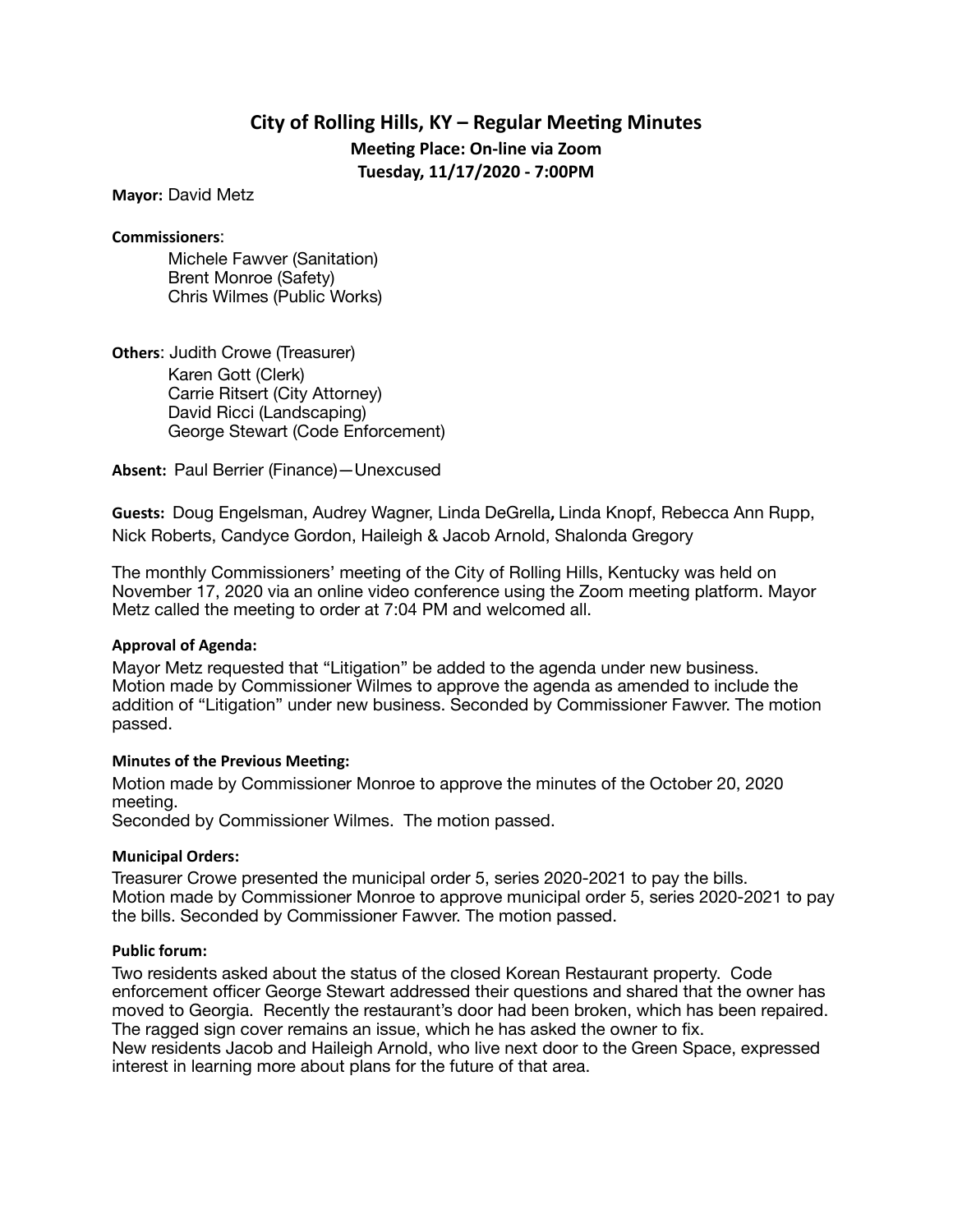### **City Attorney:**

Attorney Carrie Ritsert gave her report. She indicated that once the election results have been certified we may swear in the new Mayor because it was a special election. Newly elected Commissioners may be sworn in during the December meeting. The City will still need to address the remaining vacancies.

## **Safety/Code Enforcement:**

Commissioner Monroe gave his report. The reported crime incidents within the ½ mile area from the 9300 block of Aylesbury Dr in the City of Rolling Hills were: 1 Assault, 1 Burglary, 3 Frauds, 1 Vandalism and 3 Larceny. It was mentioned that a recent incident occurred where firecrackers were put in a mailbox and an old chair set out for trash was set on fire.

Code Enforcement Officer George Stewart shared that he is still giving courtesy notices for mostly parking violations. Due to repeated offenses, issue one citation, two warnings and one second warning

were additionally issued.

#### **Finance:**

Commissioner Berrier was absent. Mayor Metz presented the October 2020 Financial Report. Motion to approve the Financial Statement ending October 31st was made by Commissioner Wilmes. Seconded by Commissioner Fawver. Motion passed.

## **Sanitation:**

Commissioner Fawver reported that things have been quiet.

#### **Public Works:**

Commissioner Wilmes gave his report. Road repair at the intersection of Tiverton Way and Langdon Drive is complete.

#### **New Business**

Snow Removal Scope/Bids—Commissioner Wilmes reported that the City received two bids for snow removal. Commissioner Fawver moved to accept the snow bid from Roe (\$1,510 up to 7 inches, over 7 inches will be an hourly rate. Salting would be \$960 per event.) Seconded by Commissioner Monroe. Motion passed.

Election Results –-Clerk Gott reported that our contact at the Board of Elections had yet to confirm that the election results were certified, stipulating only that Shalonda Gregory was the only write-in candidate that had registered before the deadline. Mayor Metz commented that if both Michele Fawver and Shalonda Gregory were certified as elected Commissioners, the City would still need two more Commissioners. Several people have shown interest. Mayor Metz asked that anyone wishing to be considered should submit a letter detailing their background at the earliest opportunity.

Need for Treasurer if Judy Crowe is (new) Mayor –– Mayor Metz commented that likewise anyone who would like to be considered for the position of Treasurer should also submit a letter detailing their background.

Landscaping ends of Aylesbury behind shopping center – Motion to accept David Ricci's proposal to replace landscaping and add river gravel for \$3,075 was made by Commissioner Wilmes. Seconded by Commissioner Fawver. Motion passed. Mr. Ricci was directed to schedule it at his convenience.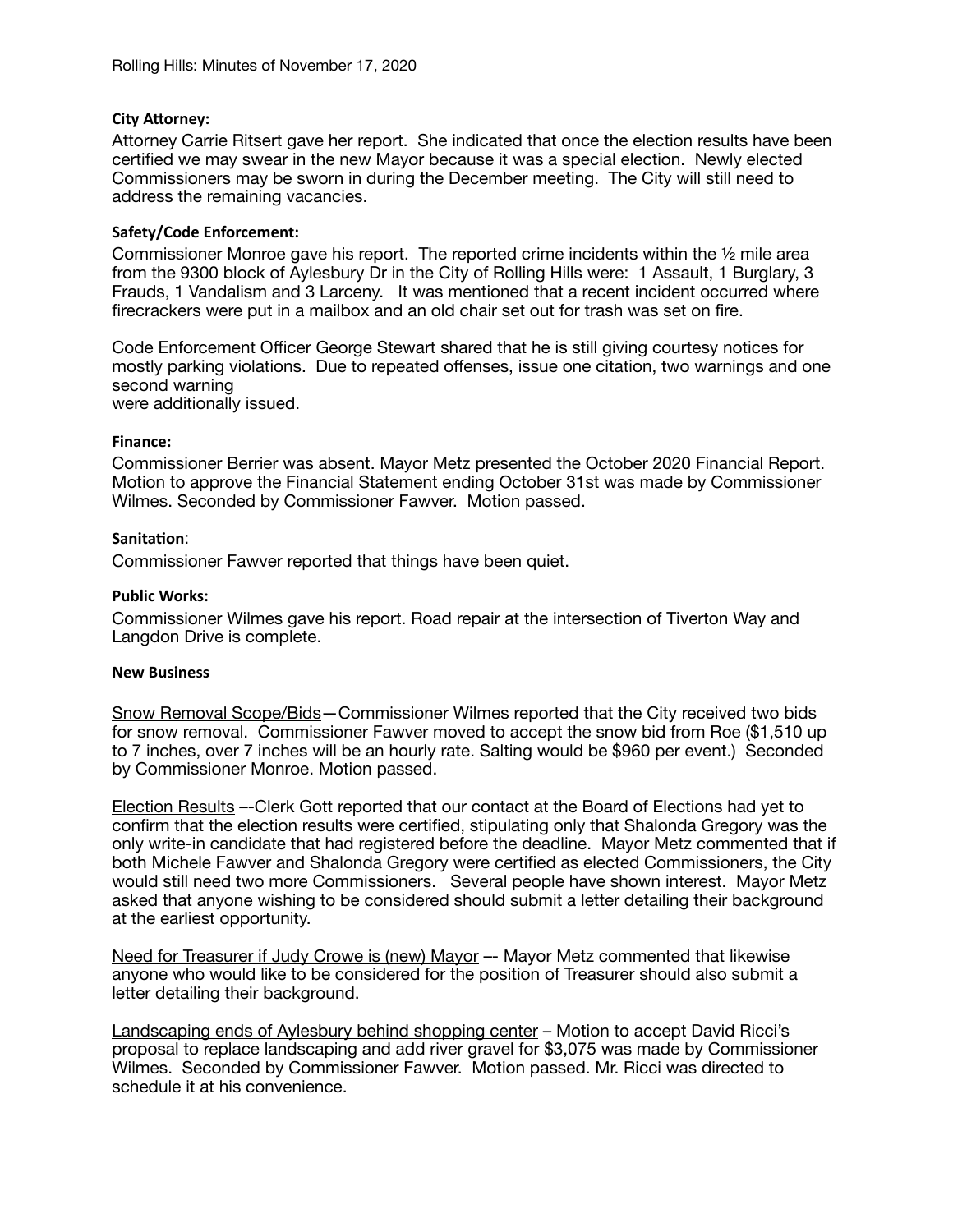Litigation—Mayor had brief comments about litigation.

#### **Old Business**

Christmas Decorations Scope of Work/Bids—Commissioner Fawver will handle working with this vendor and schedule lights to be installed with the intention of lights to be turned on the day after Thanksgiving.

Ramp bids update— Mayor Metz indicated ramp replacement is scheduled for early December.

Langdon Court erosion update – Commissioner Wilmes reported that the new rock is now in place.

Tiverton Way at Langdon Drive intersection update— Commissioner Wilmes reported that Louisville Water Company has completed the work.

Dumping of tree trunk and damage to City property –-Mayor Metz reported that he would pass this issue to City attorney, Carrie Ritsert.

Shopping Center Entrance/Exit issues—Mayor Metz expressed his hope that the new Mayor will establish a relationship with the owners.

Damaged light at Langdon Drive entrance to the City of Rolling Hills—Mayor Metz reported that the fixtures have been replaced.

Curb Painting Proposal: Treasurer Crowe reported that David Ruhl is mostly finished with the painting.

Green Space Development Update—Mayor Metz reported that our landscape architect is currently working up a plan based on the general feedback from the meeting. The initial plan will show clearing out underbrush, with the intention of keeping any trees worth keeping, open it up more to enable getting into the woods to the west. On the east is a meadow that will likely be maintained, noting the City only owns to the edge of the meadow. Additionally, openup the property on the side of the creek closest to Langdon Court. Overall, the plan is for a basic, natural walking area.

Speedhump Reflective Signs Purchased: Status of Installation—Commissioner Wilmes is working on it.

Fencing at rear of shopping center – Discussion deferred to Spring 2021.

Codification Update—Clerk Gott reported that American Legal has our ordinances and we are waiting for them to do their work.

COVID Funds—Mayor Metz indicated nothing new to report. Opioid Funds—Mayor Metz indicated nothing new to report there either.

Stop Bar Striping Bids. Action on bids deferred to Spring.

Speed bumps on Habersham and on Goose Creek Re-visit in Spring

#### **Public Forum**

Audrey Wagner and Rebecca Ann Rupp expressed interest in serving as Commissioners.